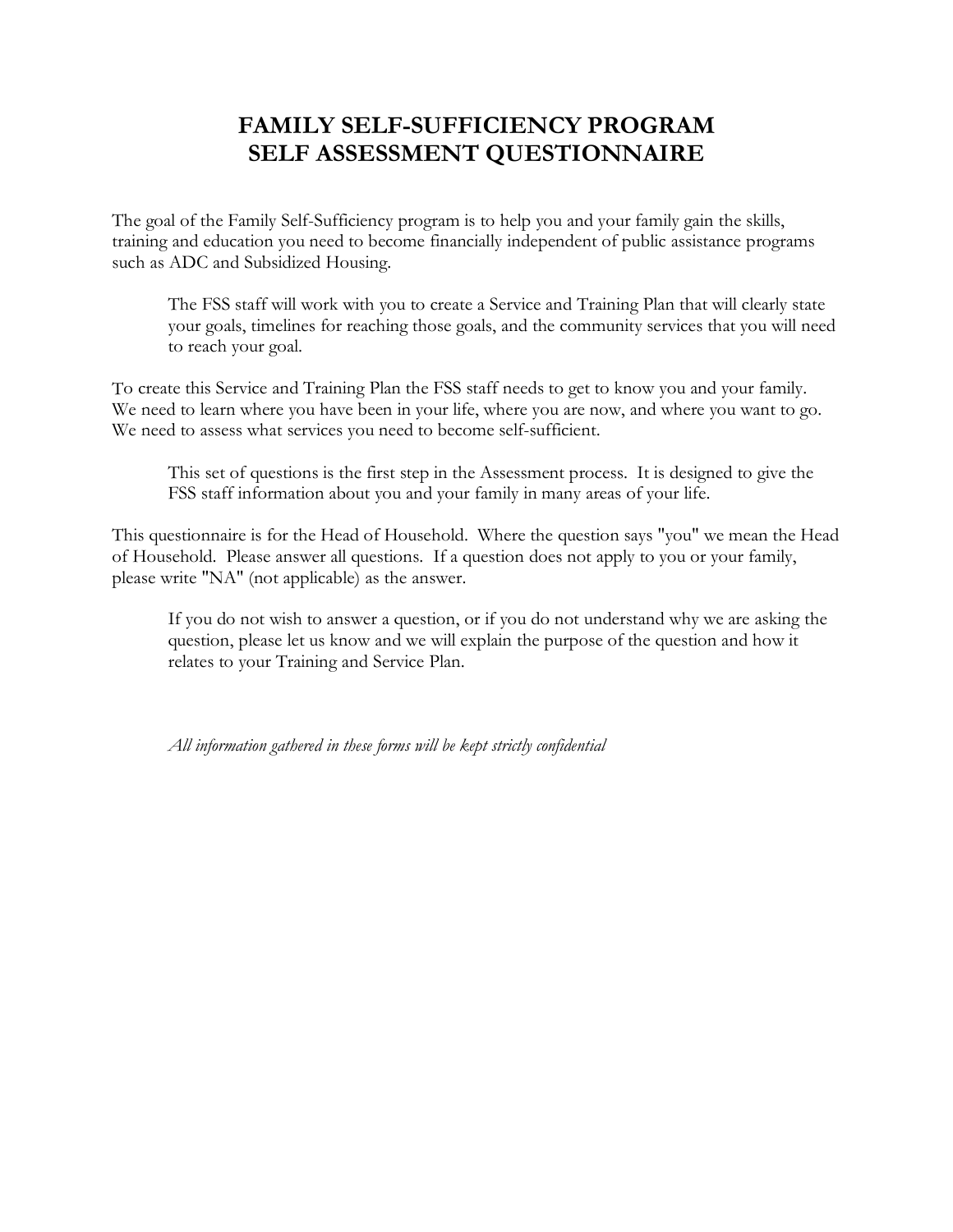**Name (First, Last): Date:** 

**Please state your career goal by completing this sentence: I want to work as a...** 

**What do you need to do to reach your goal?** 

**What obstacles or problems stand between you and your career goal?** 

(Examples: education or training, child care, transportation....)

### **How can FSS Staff help you reach your goal?**

| Check the box that best describes you:            | always    | usually | sometimes | rarely      |
|---------------------------------------------------|-----------|---------|-----------|-------------|
| I can express my thoughts and feeling in words    |           |         |           |             |
| I can express my thoughts and feelings in writing |           |         |           |             |
| I can understand and can follow spoken directions |           |         |           |             |
| I understand and can follow written directions    |           |         |           |             |
|                                                   |           |         |           | need        |
|                                                   | excellent | good    | fair      | improvement |
| My oral communication skills are                  |           |         |           |             |
| My written communication skills are               |           |         |           |             |
| My reading skills are                             |           |         |           |             |
| If Bi-lingual, my English skills are              |           |         |           |             |

## **I** am involved with a: (Check all that apply)



#### **In the past six months I have attended:** (Check all that apply)

 $\Box$  other(s):

 $\Box$  sports event  $\Box$  school activity music event

movie/theater church activity social gathering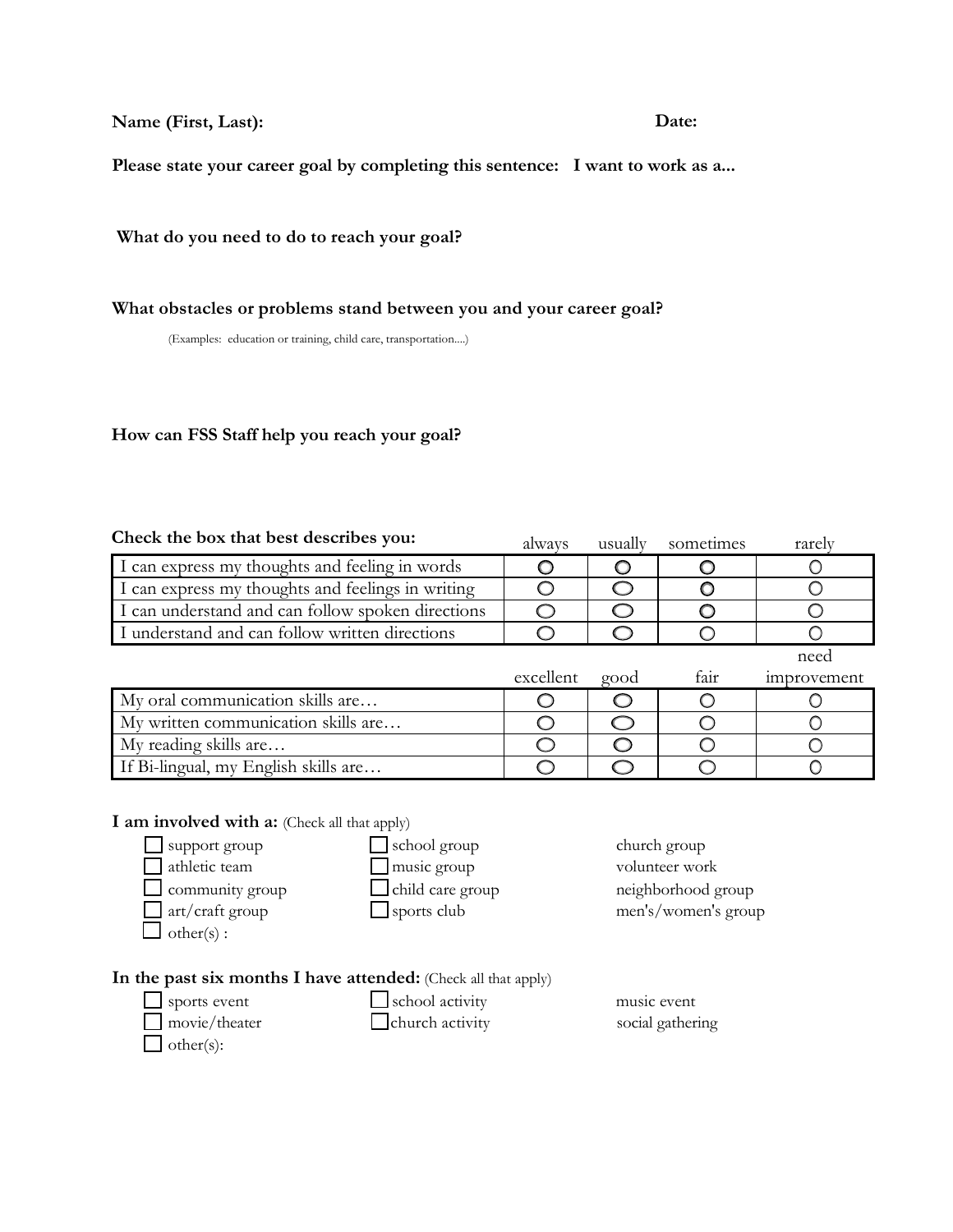#### **In the past six months our family has attended:** (Check all that apply)

| $\Box$ sports event  | $\Box$ school activity | music event      |
|----------------------|------------------------|------------------|
| $\Box$ movie/theater | $\Box$ church activity | social gathering |
| $\Box$ others:       |                        |                  |

## Are you currently involved in a support group(s)?  $\bigcirc$  Yes  $\bigcirc$  No

If yes, please list:

## **Chose what best describes your contact frequency:**

|                                                                                                  | Weekly | Monthly | Once | No contact | Other |
|--------------------------------------------------------------------------------------------------|--------|---------|------|------------|-------|
| I have had contact with my parents<br>and/or siblings in the past six months                     |        |         |      |            |       |
| I have had contact with my<br>spouse/partner's parents and or siblings<br>in the past six months |        |         |      |            |       |
| My children have had contact with my<br>family in the past six months                            |        |         |      |            |       |
| My children have had contact with their<br>other parent's family in the past six<br>months       |        |         |      |            |       |

# **Please list ten (10) things you like about yourself or are proud of:**

| <b>这个人的人都不能在这个人的人,就是一个人的人,就是一个人的人,就是一个人的人,就是一个人的人,就是一个人的人,就是一个人的人,就是一个人的人,</b> |  |
|--------------------------------------------------------------------------------|--|
|                                                                                |  |
|                                                                                |  |

**Please list ten (10) things that you do very well (skills that you excel at):**

**Complete this sentence: My greatest strength is…**